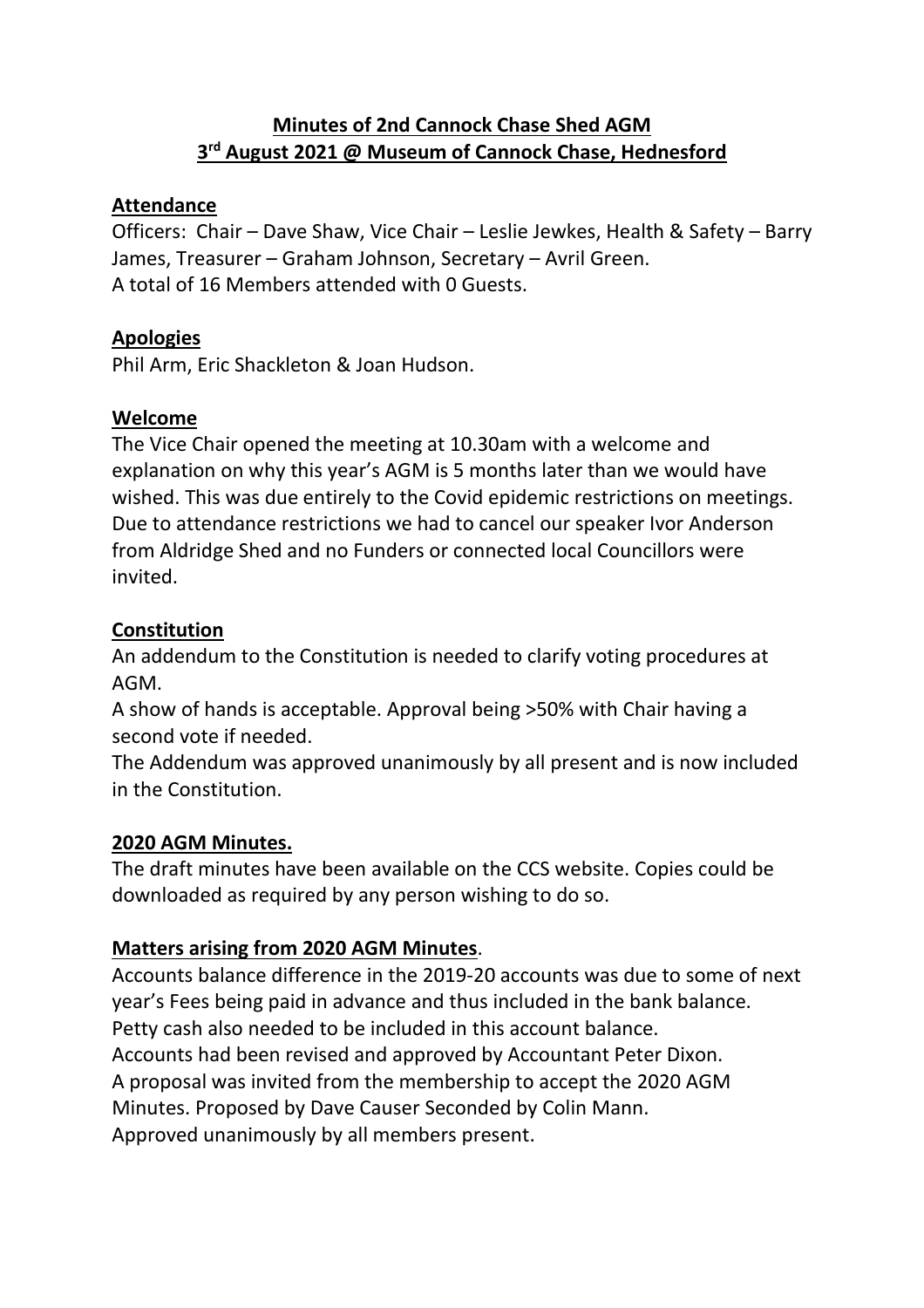## **Chair's Report.**

Members worked on their own projects and many projects were completed for other local Community Groups, Bird boxes, Planters and compost bin, refurbishment of a Rabbit Hutch. A puppet Theatre for local disabled children to use was just completed when we had to close due to lockdown…………….

#### **Page 2 of 4**

During lockdown we kept in touch with Members with a regular newsletter created by Anne Wallbank, with members contributing items of interest and suitable lockdown projects. Bob Mason taking over the role when Anne retired due to ill health.

Health & Safety Officer Barry James set up weekly online Zoom meetings for anyone who wished to join every Monday morning. This proved very popular. Telephone contacts were made on a regular basis by Committee members to members and enquirers.

Larger premises are urgently needed for our expanding membership. Various avenues have been explored but as yet nothing suitable or affordable has come to light. All efforts by members will be explored and appreciated. The search continues and all members will be circulated with an outline spec. to give an idea of what we are looking for.

Two Committee Members wish to retire, Secretary & Treasurer. No nominations have been received to date. Both agreed to stay until replacements are in place. Secretary will contact Support Staffordshire for assistance in advertising posts.

Conclusion:

We have come a long way since our start up in a cold, damp and cluttered garage. We have electricity, water & lighting. Our workshop is well equipped and members have a wide range of experience between them. Members show willingness to help and assist each other when required.

# **Treasurer's Report.**

Treasurer Graham Johnson explained the Accounts, confirming the Fees inclusion in error last year and Accountant Peter Dixon's acceptance.

| Opening total balance | 4603.40 | <b>Closing Bank Balance</b>           | 7729.40          |
|-----------------------|---------|---------------------------------------|------------------|
| Receipts              | 4647.57 | <b>Expenses</b><br>Petty Cash in hand | 1509.73<br>11.84 |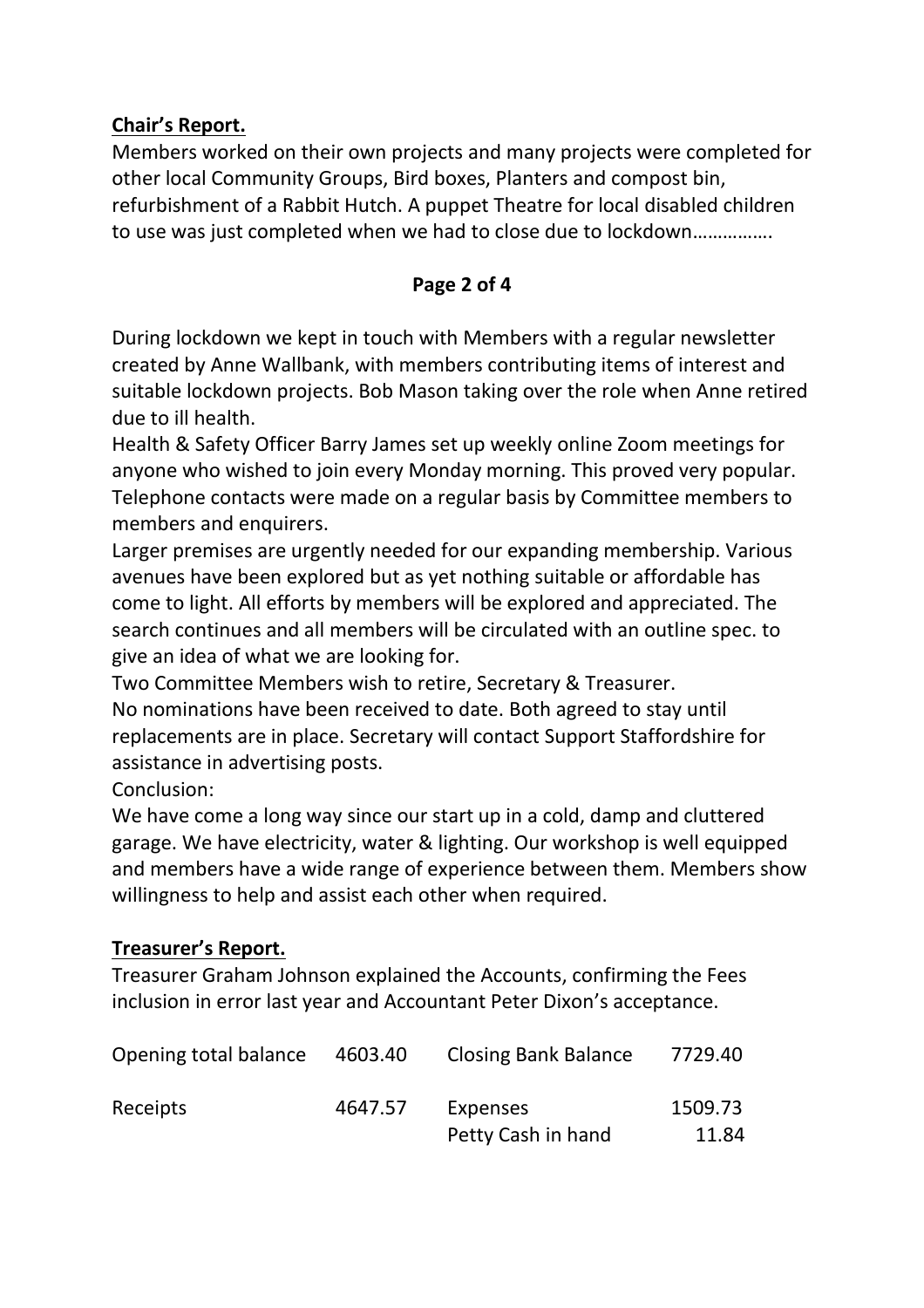Total 9250.97 Total 9250.97

The Treasurer's report for Year 2020-21 was approved unanimously by all members present.

#### **Page 3 of 4**

## **Election of Officers**

Two Officers wished to retire but there were no nominations for the vacant positions of Treasurer and Secretary. The current incumbents have agreed to remain in post until replacements are found. No other vacancies are due.

#### **General Business**

Pete Ross gave a slide show explanation on the benefits of becoming a Charity (CIO) as recommended by the UKMSA. A short discussion amongst members resulted in unanimous approval for the Committee to begin an application to become a CIO.

A mentor list was suggested so that members could approach others who had the knowledge and skills that was required for particular tasks or use of equipment. Members were invited to add their names.

A stock controller and storekeeper are needed. Volunteers were asked to make a note on the wall fixed white board when any items in store were getting low on stock so that replacements could be purchased before we ran out. General discussion on best procedure. Members agreed that this would be an advantage. A volunteer is now required.

Health & Safety check needs to be done at the beginning of every month by two teams working together. Guard rails and leads need checking and faults to be noted on white board. All guards must be replaced after use by the person who removed them.

General discussion from members on tools and equipment requested last year and their appropriateness. Some are outstanding from last year's membership requests but need to be bought. This is due to lockdown but are in hand and Treasurer to purchase asap.